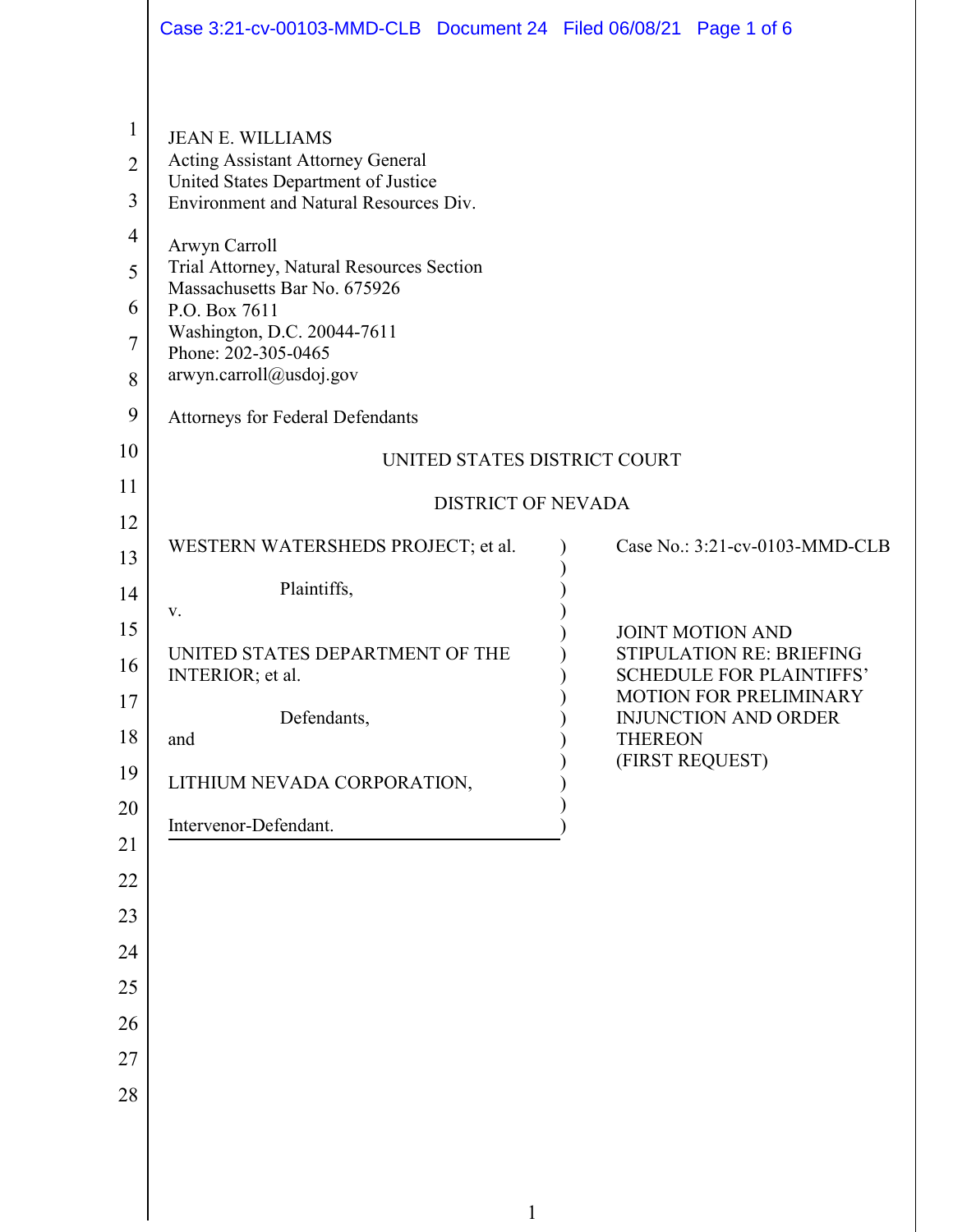Plaintiffs, the Federal Defendants, and Defendant-Intervenor Lithium Nevada Corp. (Lithium Nevada), jointly move to extend existing deadlines and propose the following schedule to govern briefing and this Court's consideration of Plaintiffs' Motion for a Preliminary Injunction (ECF #22).

6 7 8 9 10 WHEREAS, Plaintiffs filed their Complaint in this matter on February 26, 2021, challenging "the Record of Decision (ROD) approving [Lithium Nevada's] two Plans of Operation (PoOs): (1) for the [Thacker Pass Lithium Mine]… and (2) for the "North/South Exploration Project"" as well as "the Final Environmental Impact Statement (FEIS) BLM prepared for the mine and exploration projects." Compl. ¶ 4 (ECF #1).

11 12 13 14 15 WHEREAS, Plaintiffs requested relief including that the Court "set aside and Vacate the ROD, FEIS, and Project approvals" and "[e]njoin Defendants, their agents, servants, employees, and all others acting in concert with them, or subject to their authority or control, from proceeding with any aspect of the Thacker Pass Project." Compl. Request for Relief at pp. 69.

16 WHEREAS, on April 16, 2021, Lithium Nevada submitted its unopposed Motion to Intervene (ECF #15), which this Court granted on May 12, 2021 (ECF #18).

WHEREAS, on May 7, 2021, the Federal Defendants filed their Answer to Plaintiffs' Complaint (ECF #17).

19 20 21 22 23 24 25 26 27 WHEREAS, shortly after the filing of Plaintiffs' Complaint, Plaintiffs informed counsel for Federal Defendants and Lithium Nevada that Plaintiffs intended on filing a Motion for Temporary Restraining Order (TRO) or Preliminary Injunction to enjoin any ground disturbance and operations associated with any aspect of the Thacker Pass Project (including both the mining and exploration projects) including those reviewed by the FEIS and authorized by the challenged Bureau of Land Management's (BLM) Record of Decision (ROD) which approved the Thacker Pass Lithium Project's plans of operations on federal lands (for both mining and exploration operations).

28

17

18

1

2

3

4

5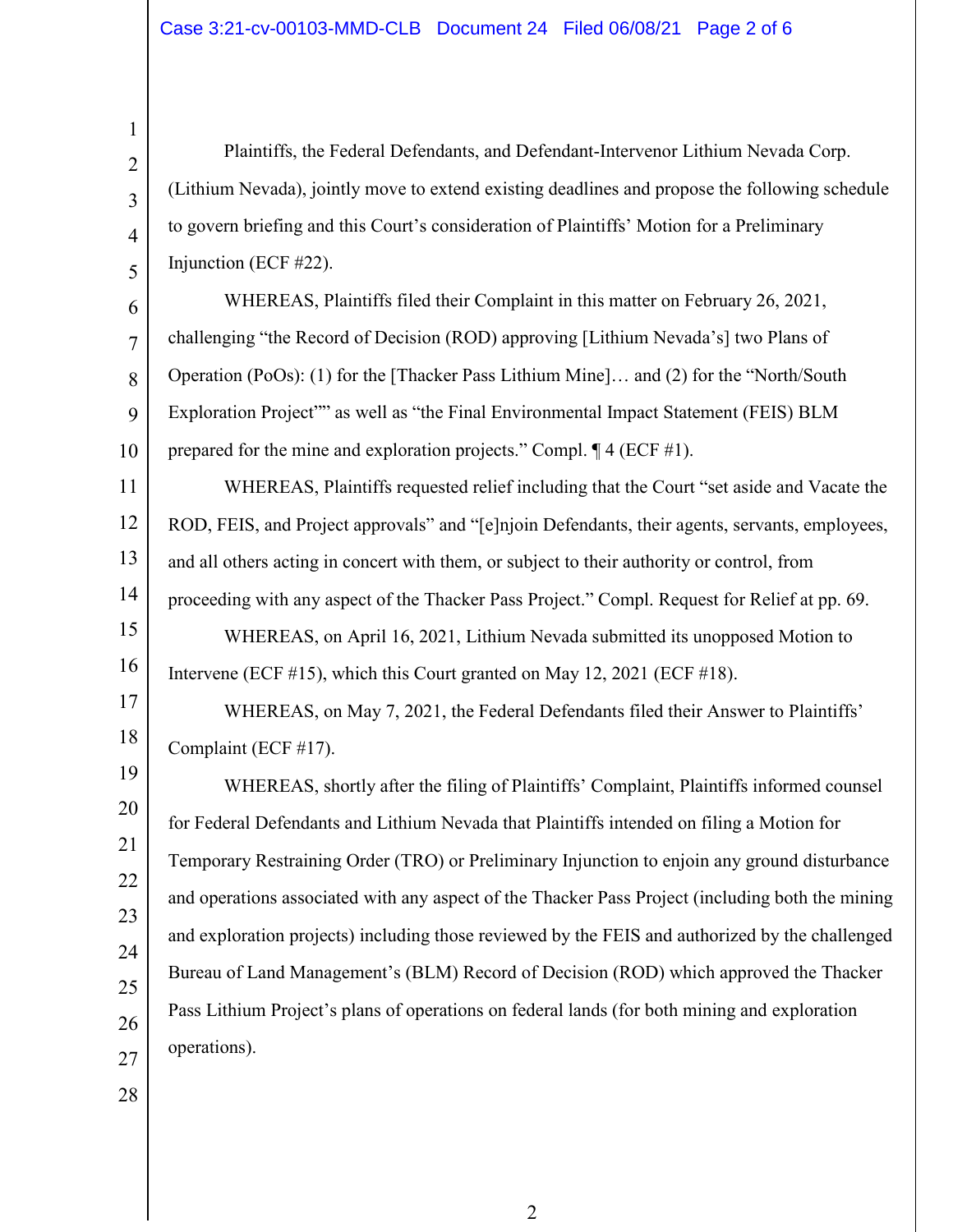1

2

3

4

5

6

7

8

9

17

19

20

21

22

23

24

WHEREAS, on March 25, 2021 attorneys for all parties held a video conference call to discuss Plaintiffs' intention to move for preliminary relief and ways to avoid the need for such motion practice.

WHEREAS, Lithium Nevada, during that call, informed Plaintiffs and Federal Defendants that Lithium Nevada did not anticipate conducting any major ground disturbance associated with the Thacker Pass Project (both mining and exploration) for approximately six to seven months and the parties discussed potentially identifying a list of other pre-construction activities that might not be objectionable to the Plaintiffs.

10 11 12 13 WHEREAS, on April 12, 2021, Lithium Nevada advised Plaintiffs and Federal Defendants that it anticipated conducting biological surveys and cultural resource mitigation work, and the parties discussed via email Plaintiffs' position that they would object to any ground disturbance.

14 15 16 WHEREAS, on May 13, 2021, Lithium Nevada represented to Plaintiffs that Lithium Nevada intended to begin ground disturbance on June 23, 2021, consisting of initial excavations and digging associated with the unreleased "Historical Properties Treatment Plan."

18 WHEREAS, on May 26, 2021 Lithium Nevada informed Plaintiffs of the parameters of this intended ground disturbance.

WHEREAS, Federal Defendants have informed the parties that the ROD and FEIS challenged in this action do not authorize activities by BLM.

WHEREAS, on May 27, 2021, Plaintiffs filed a Motion for Preliminary Injunction, ECF #23, to prevent any ground disturbance associated with the Project from occurring until this Court has ruled on the merits.

25 26 27 28 WHEREAS, on May 27, 2021, Plaintiffs also filed a Motion to File Excess Pages, ECF #22, to extend the 24-page limit for motions by 15 pages for their Motion for Preliminary Injunction and represented therein that they would not oppose a reasonable and commensurate page limit expansion for opposing parties.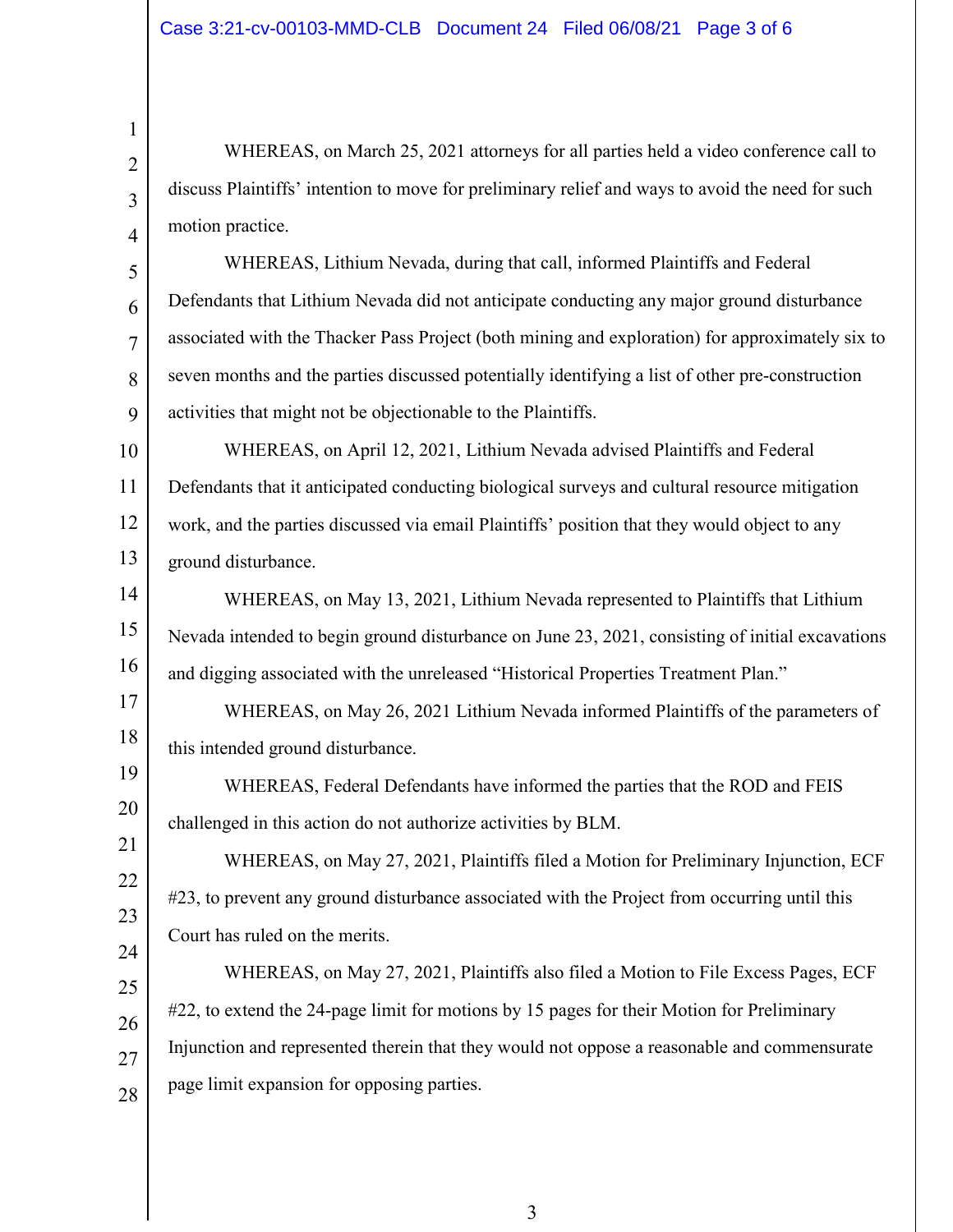| $\mathbf{1}$   |                                                                                                   |  |  |
|----------------|---------------------------------------------------------------------------------------------------|--|--|
| $\overline{2}$ | WHEREAS, Federal Defendants' and Lithium Nevada's oppositions to both motions are                 |  |  |
| $\overline{3}$ | due on June 10, 2021.                                                                             |  |  |
| $\overline{4}$ | WHEREAS, Federal Defendants and Lithium Nevada have requested a fourteen-day                      |  |  |
| 5              | extension until June 24, 2021 to file their respective response briefs to Plaintiffs' Motion for  |  |  |
| 6              | Preliminary Injunction.                                                                           |  |  |
| $\overline{7}$ | WHEREAS, Plaintiffs do not oppose Federal Defendants' and Lithium Nevada's request                |  |  |
| 8              | for a two-week extension to file their respective response briefs to Plaintiffs' Motion for       |  |  |
| 9              | Preliminary Injunction so long as Federal Defendants and Lithium Nevada will formally stipulate   |  |  |
| 10             | that no Project area ground disturbance activities challenged in Plaintiffs' Complaint will occur |  |  |
| 11             | before July 29, 2021.                                                                             |  |  |
| 12             | THEREFORE, the Parties agree and stipulate:                                                       |  |  |
| 13             | 1. Neither Lithium Nevada nor Federal Defendants will conduct any ground disturbance              |  |  |
| 14             | activities in the Project area in connection with the Thacker Pass Project as challenged in       |  |  |
| 15             | Plaintiffs' Complaint before July 29, 2021.                                                       |  |  |
| 16             | This agreement does not limit BLM's authority to manage public lands in accordance<br>2.          |  |  |
| 17             | with any authorizing statute or implementing regulation.                                          |  |  |
| 18             | FURTHER, the Parties respectfully jointly request that:                                           |  |  |
| 19             | The Court set a briefing deadline for June 24, 2021 for BLM and Lithium Nevada to file<br>1.      |  |  |
| 20             | response briefs to Plaintiffs' Motion for Preliminary Injunction.                                 |  |  |
| 21             | The Court grant BLM and Lithium Nevada leave to file 15 excess pages for their<br>2.              |  |  |
| 22             | response briefs to Plaintiffs' Motion for Preliminary Injunction.                                 |  |  |
| 23             | The Court grant Plaintiffs leave to file a combined reply brief on July 1, 2021 to BLM's<br>3.    |  |  |
| 24             | and Lithium Nevada's response briefs, not to exceed 24 pages.                                     |  |  |
| 25<br>26       | The Court schedule this matter with enough time for the Court to rule on the Motion<br>4.         |  |  |
| 27             | before July 29, 2021. The parties are available for appearances any time before the 29th          |  |  |
| 28             | of July except for July 2, 5 and 12-16.                                                           |  |  |
|                |                                                                                                   |  |  |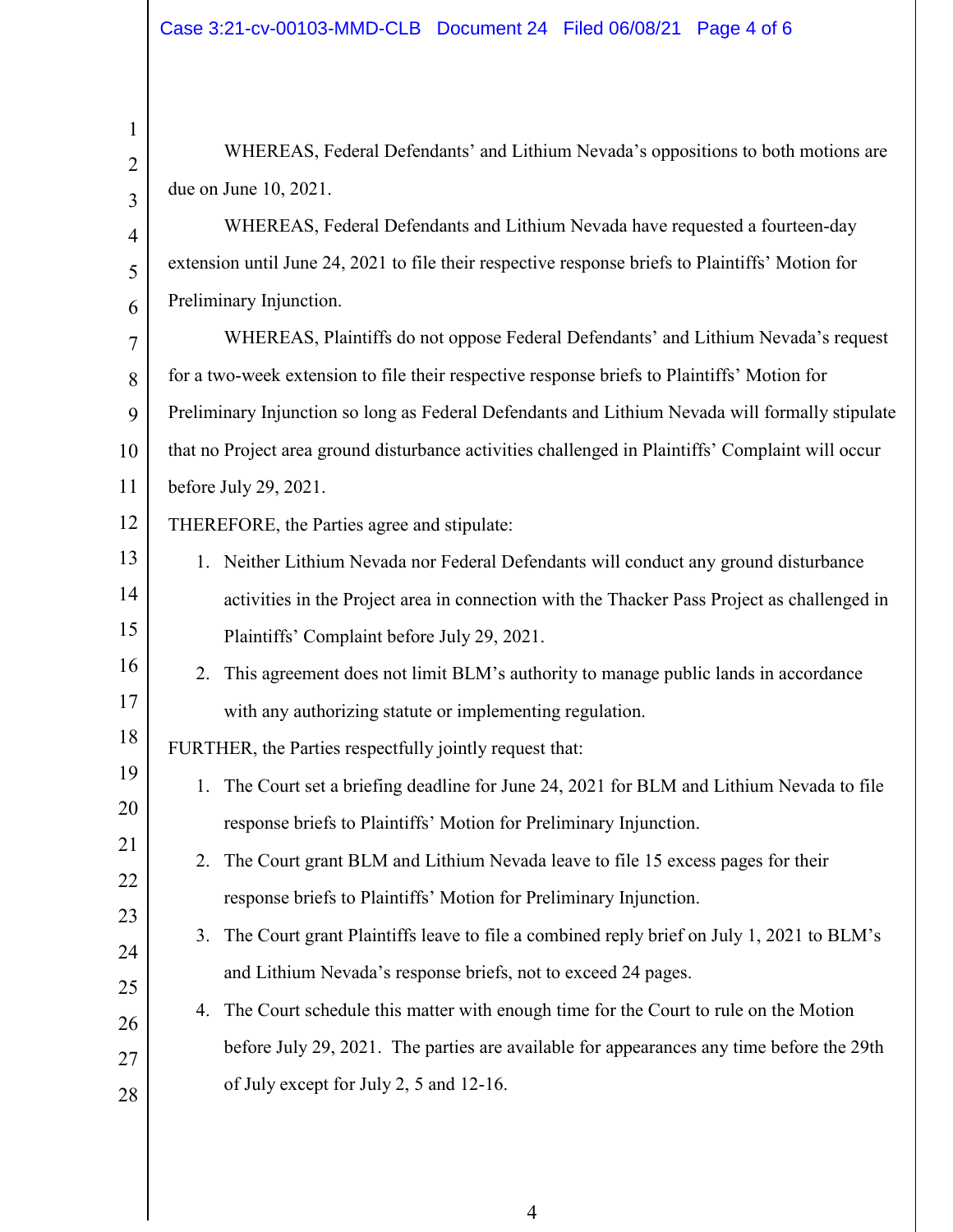|                | Case 3:21-cv-00103-MMD-CLB  Document 24  Filed 06/08/21  Page 5 of 6                    |
|----------------|-----------------------------------------------------------------------------------------|
| $\mathbf{1}$   |                                                                                         |
| $\overline{2}$ | STIPULATED AND AGREED this $8th$ day of June, 2021:                                     |
| 3              | <b>JEAN E. WILLIAMS</b>                                                                 |
| 4              | <b>Acting Assistant Attorney General</b><br>United States Department of Justice         |
| 5              | Environment and Natural Resources Div.                                                  |
| 6              | /s/ Arwyn Carroll<br>Trial Attorney, Natural Resources Section                          |
| 7              | Massachusetts Bar No. 675926                                                            |
| 8              | P.O. Box 7611<br>Washington, D.C. 20044-7611                                            |
| 9              | Phone: 202-305-0465<br>arwyn.carroll@usdoj.gov                                          |
| 10             |                                                                                         |
| 11             | <b>Attorneys for Federal Defendants</b>                                                 |
| 12             | /s/ Laura K. Granier (SBN 7357)<br>Erica K. Nannini, Esq (SBN 13922)                    |
| 13             | Holland & Hart LLP<br>5441 Kietzke Lane, 2nd Floor                                      |
| 14             | Reno, Nevada 89511                                                                      |
| 15             | Tel: 775-327-3000<br>lkgranier@hollandhart.com                                          |
| 16             | eknannini@hollandhart.com                                                               |
| 17             | Attorneys for Lithium Nevada Corp.                                                      |
| 18             | /s/ Christopher Mixson (NV Bar#10685)                                                   |
| 19<br>20       | <b>KEMP JONES, LLP</b><br>3800 Howard Hughes Parkway, Suite 1700                        |
| 21             | Las Vegas, Nevada 89169<br>702-385-6000                                                 |
| 22             | c.mixson@kempjones.com                                                                  |
| 23             | <b>Attorney for Plaintiffs</b>                                                          |
| 24             | /s/ Roger Flynn (CO Bar#21078) Pro Hac Vice                                             |
| 25             | Jeffrey C. Parsons (CO Bar#30210), Pro Hac Vice<br><b>WESTERN MINING ACTION PROJECT</b> |
| 26             | P.O. Box 349, 440 Main St., #2<br>Lyons, CO 80540                                       |
| 27             | $(303)$ 823-5738                                                                        |
| 28             | wmap@ige.org                                                                            |
|                | Attorneys for Great Basin Resource Watch, Basin and Range Watch, and Wildlands Defense  |